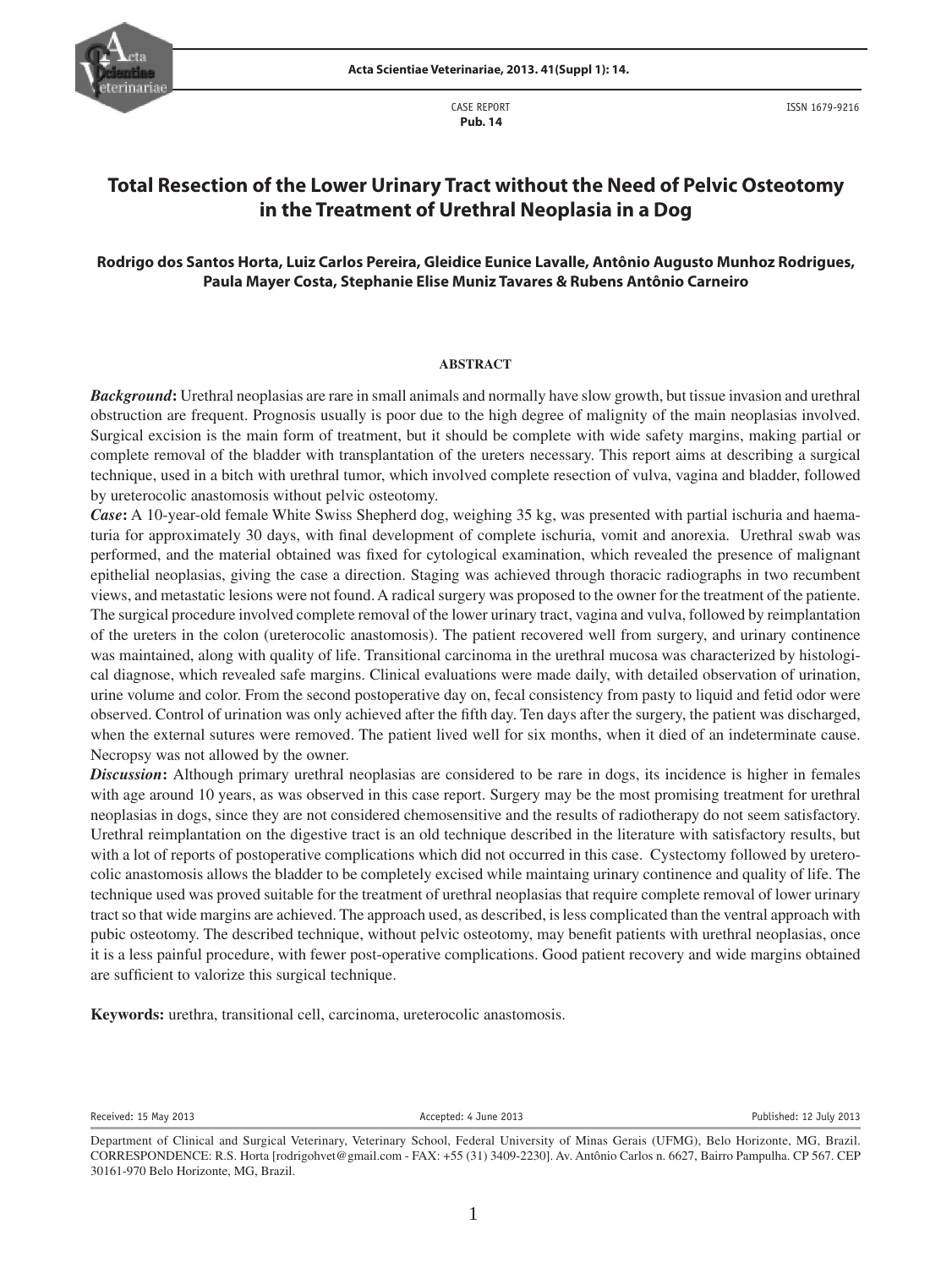### **INTRODUCTION**

Neoplasias of the urinary tract of dogs and cats are rare, and urethral neoplasias are, in most cases, extensions of bladder or prostatic tumors with a malignant behavior, and transitional carcinoma is the most frequently reported type of cancer of the urinary tract and urethra of small animals [4,5,9,12].

Urethral carcinomas have slow growth, but tissue invasion and urethral obstruction are frequent. In about 40% of cases metastasis occurs, especially to regional lymph nodes, lungs, liver, pelvic bones and vertebras [4,9,11].

Prognosis usually is poor due to the high degree of malignity of the main neoplasias involved [9,11]. Treatment options include surgical excision, radiotherapy and chemotherapy [4,9]. Surgical excision should be complete with wide safety margins, making partial or complete removal of the bladder with transplantation of the ureters necessary.

Complete cystectomy followed by ureterocolic anastomosis is a surgical technique that consists of permanent urinary diversion, indicated when complete removal of the bladder and urethra is necessary, when the neoplasia involves the bladder trigone, or when obtaining clean surgical margins in lower urinary tract tumors is desired [7,9,13,14].

This report aims at describing a surgical technique, used in a bitch with urethral tumor, which involved complete resection of vulva, vagina and bladder, followed by ureterocolic anastomosis without pelvic osteotomy.

### **CASE**

A 10-year-old female White Swiss Shepherd dog, weighing 35 kg, was presented with partial ischuria and haematuria for approximately 30 days, with final development of complete ischuria, vomit and anorexia.

During clinical evaluation, it was detected full bladder and painful abdominal palpation, challenging progression of the catheter and bleeding during urethral catheterization.

Complete blood count was normal, while serum biochemical analysis revealed increased values of serum urea and creatinine featuring azotemia. Urinalysis showed hematuria and bilirrubinuria, although there was no bacterial growth in the urine culture. Ultrasonography revealed only gas in the bladder.

Increased resistance during progression of the urethral catheter allowed the clinicians to suspect of obstruction due to a neoplasia in the middle portion of the urethra. Urethral swab was performed, and the material obtained was fixed for cytological examination, which revealed the presence of malignant epithelial neoplasias, giving the case a direction. Staging was achieved through thoracic radiographs in two recumbent views, and metastatic lesions were not found.

The patient was submitted to the hospital so that surgery could be performed, with a 12 h fasting and 6 h without water. Prophylactic antibiotics were used 24 h prior to the surgical procedure, with metronidazole<sup>1</sup> (15 mg/kg every 12 h) and enrofloxacin<sup>2</sup> (2,5 mg/kg every 12 h), along with the administration of an enema. Anesthetic premedication consisted of intramuscular acepromazine<sup>3</sup> (0,05 mg/kg) and meperidine<sup>4</sup> (3 mg/kg). Induction was obtained with intravenous propofol<sup>5</sup> (5 mg/kg) allowing intubation, followed by maintenance with isoflurane.

Surgical technique was performed according to the aseptic principles [6]. The abdominal cavity was explored through a retro-umbilical midline incision of approximately 15cm, allowing the identification and exteriorization of the bladder (Figure 1). Ureters were sectioned and dissected from their retroperitoneal connections.

Two Doyen intestinal forceps were applied to the descending colon, and the ureters anastomosis site were coordinated in different sites of the antimesenteric border. A 3 cm longitudinal incision was performed in the colon, so that intestinal lumen could be visualized. A 5 mm fragment of intestinal mucosa was removed, allowing the passage of a Halsted hemostatic forceps that progressed between the mucosa and submucosa layers for approximately 3 cm, towards the ureterocolic anastomosis site. An 1 cm incision was performed in the intestinal site were the tip of the hemostatic forceps was. The ureter was fixed to this forceps and gently pulled between the mucosa and submucosa layers of the colon to the site where an intestinal mucosa defect was created. Due to trauma caused by the hemostatic forceps, the ureteral distal extremity was sectioned and sutured to the intestinal mucosa using a simple interrupted pattern with a 6-0 caliber poliglecaprone-25 violet stained<sup>6</sup> suture. The same procedure was performed in the contralateral ureter (Figure 2). The intestinal defect was corrected with a simple in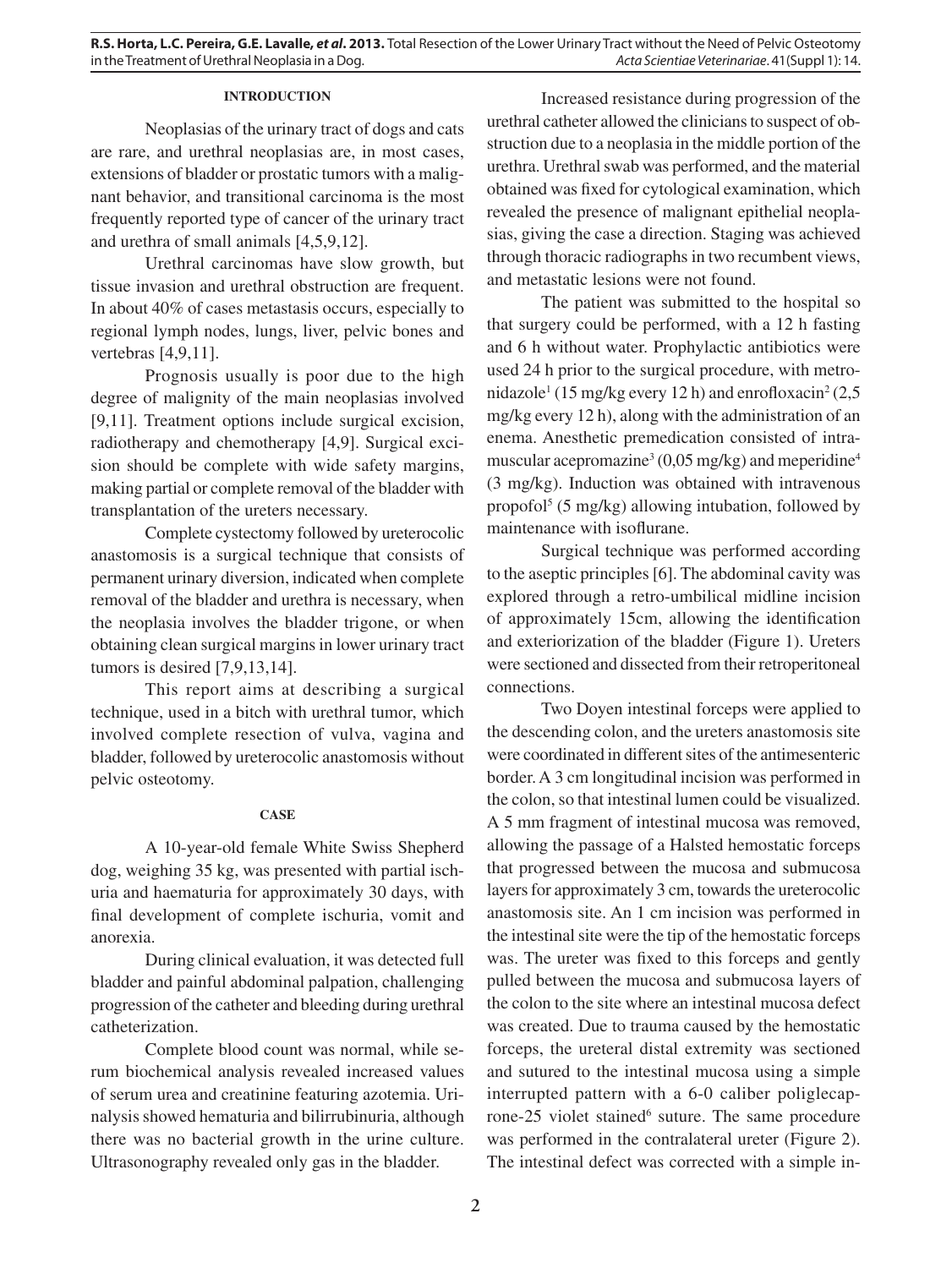**R.S. Horta, L.C. Pereira, G.E. Lavalle,** *et al***. 2013.** Total Resection of the Lower Urinary Tract without the Need of Pelvic Osteotomy in the Treatment of Urethral Neoplasia in a Dog.  $Acta$  Scientiae Veterinariae. 41(Suppl 1): 14.

terrupted seromuscular suture pattern with 4-0 caliber poliglecaprone-25 violet stained<sup>7</sup> sutures (Figure 2).

An elliptic incision was made surrounding the vulva. Perivulvar and perivaginal tissue were divulsed accordingly to the elliptical contour until abdominal cavity was reached through the pelvic cavity. The entire lower urinary tract (bladder and urethra) was removed by an en block resection along with the vagina and vulva through the pelvic cavity, which assured that the urethral neoformation was continuously removed, with wide margins (Figure 3).

A three-plane suture was then performed, with closure of the abdominal wall and dead space obliteration using a 2-0 caliber poliglecaprone-25 violet stained7 and skin sutures with 3-0 caliber monofilament of nylon .

Perineal surgical defect was also corrected with reconstruction of the pelvic musculature, dead space obliteration and skin sutures.

Removed tissues were fixed in 10% formalin and submitted to histopathological examination. His-

topathological evaluation revealed the presence of a tumoral fragment compatible with transitional carcinoma in the urethral mucosa. The examined fragment had margins free of neoplastic cells (safe margins).

The patient was maintained under intravenous saline infusion at the dose of 100 mL/kg during 24 h following the surgical procedure, and liquid diet for five days. Antibiotics were given for a period of ten days.

Post-operative analgesia was obtained with the use of 0,1 mg/kg of maxicam<sup>8</sup> every 24 h subcutaneously and 4 mg/kg of tramadol<sup>9</sup> every 8 h subcutaneoulsly, for five days. Clinical evaluations were made daily, with detailed observation of urination, urine volume and color. From the second postoperative day on, fecal consistency from pasty to liquid and fetid odor were observed. Control of urination was only achieved after the fifth day. Ten days after the surgery, the patient was discharged, when the external sutures were removed.

The patient lived well for six months, when it died of an indeterminate cause. Necropsy was not allowed by the owner.





**Figure 1.** Bladder's exteriorization. **Figure 2.** Ureterocolonic anastomosis accomplished. Note ureters sutured in different sites of the colon's antimesenteric border.



**Figure 3.** Total resection of the lower urinary tract, vagina and vulva.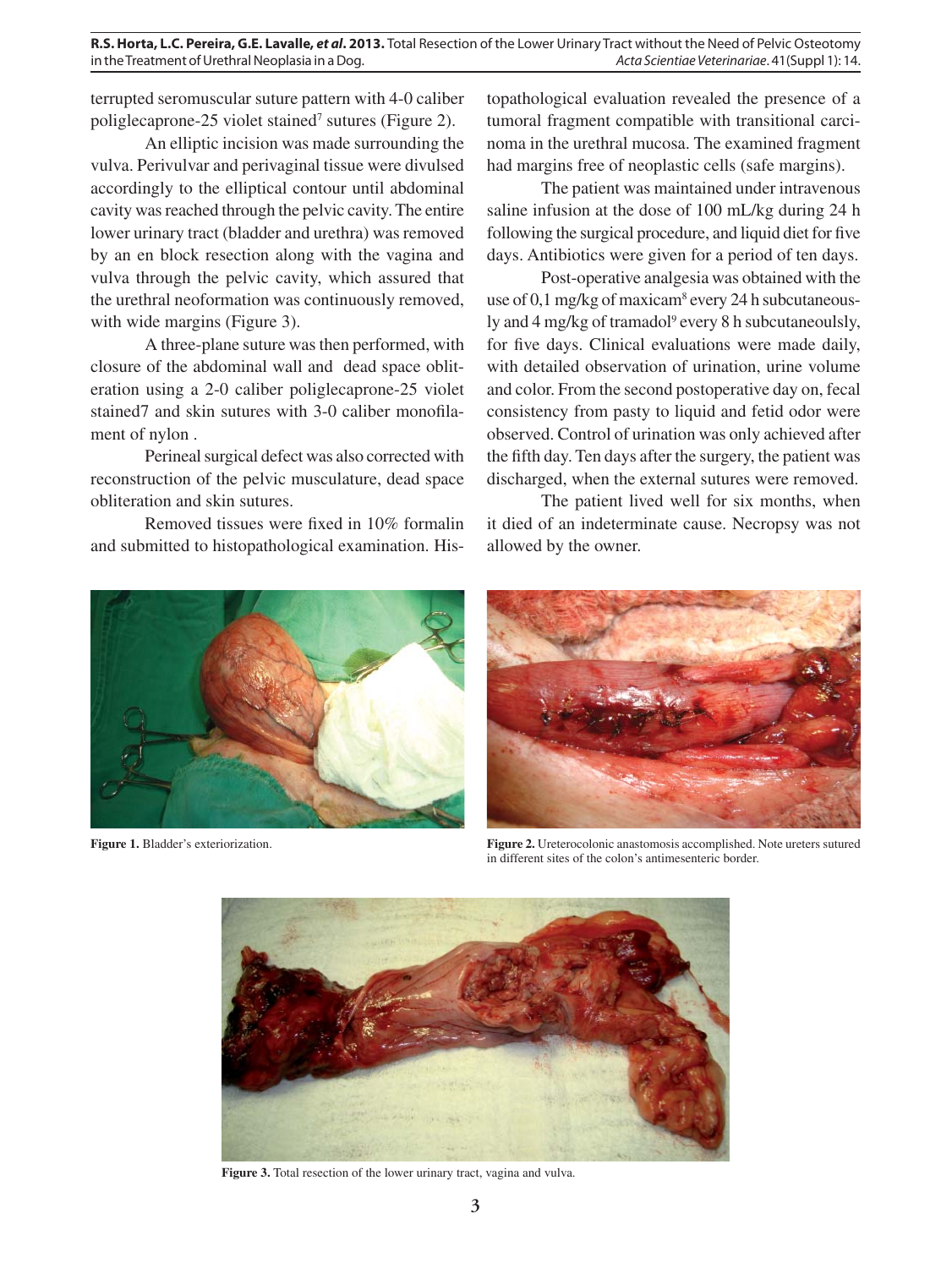## **DISCUSSION**

Although primary urethral neoplasias are considered to be rare in dogs, its incidence is higher in females with age around 10 years [4,5,9,12], as was observed in this case report. Clinical signs presented in this case are compatible with post renal azotemia due to the progressive obstruction of the urethra by the neoplastic growth. Haematuria is justified as a consequence of tumoral exfoliation and inflammatory process of the bladder [4,9].

Surgery may be the most promising treatment for urethral neoplasias, since they are not considered chemosensitive and the results of radiotherapy do not seem satisfactory [4]. Use of cytostatic agents and non-steroidal anti-inflammatory drugs may cause stabilization of the disease and retard its progression but it is not curative [3,9,10].

Urethral reimplantation on the digestive tract is an old technique described in the literature with satisfactory results, but with a lot of reports of postoperative complications [2,13,15].

Large intestine, as well as small intestine, are viable alternatives to the diversion of ureters, although the colon seems to be more appropriate, since it is the most distal portion of the digestive tract, allowing a shorter contact time between urine and intestinal mucosa, whose consequences are not known in worldwide literature [1,13].

Occurrence of pasty to liquid feces, with strong odor, observed postoperatively was expected due to the drainage of urine to the intestinal lumen [14]. In contrast other authors, neurologic abnormalities, nausea or vomit were not observed during the postoperative period as a consequence of hyperammonemia, uraemia and metabolic acidosis [15].

Problems related to the surgical procedures that involve permanent diversion of the urinary flow to the intestine include stenosis or dehiscence in the site of the anastomosis [2,13], resorption of urine components with development of azotemia or metabolic acidosis [2,14,15], deleterious effect in the ureter peristaltic

activity with the development of hydroureter until ureteral peristalsis is reestablished [8] and occurrence of feces contaminated urine reflux to the ureter, resulting in pyelonephritis, compromised renal function and progressive hydronephrosis [2,8,13-15], which were not observed in this case.

Cystectomy followed by ureterocolic anastomosis allows the bladder to be completely excised while maintaing urinary continence and quality of life [13,14].

Radical surgical treatment with ureterocolic anastomosis is viable, once it allows longer time without the disease while maintaining the patient's quality of life [13-15]. The technique used was proved suitable for the treatment of urethral neoplasias that require complete removal of lower urinary tract so that wide margins are achieved. The approach used, as described, is less complicated than the ventral approach with pubic osteotomy.

The good recovery of the patient and the wide margins achieved on the case reported is enough to valorize this surgical technique. Postoperative enteral diet was efficient, once it prevented the patient`s nutritional debility, and did not compromise the intestinal anastomosis.

#### SOURCES AND MANUFACTURERS

1 Metronidazol 0,5%, Isofarma®, Eusébio, CE, Brazil.

2 Flotril® 2,5%, MSD Saúde Animal®, São Paulo, SP, Brazil

3 Acepran® 1%, Vetnil®, São Paulo, SP, Brazil

4 Cloridrato de petidina 50mg/mL, União Química®, São Paulo, SP, Brazil.

5 Propovan® 10 mg, Cristália®, São Paulo, SP, Brazil.

6 Caprofyl®, Ethicon®, São Paulo, SP, Brazil.

7 Nylon®, Ethicon®, São Paulo, SP, Brazil.

8 Maxican® 0,2%, Ourofi no®, Cravinhos, SP, Brazil.

9 Cloridrato de tramadol 50 mg/mL, União Química®, São Paulo, SP, Brazil.

*Declaration of interest*. The authors report no conflicts of interest. The authors alone are responsible for the content and writing of the paper.

### **REFERENCES**

- **1 Archibald J. & Owen R.A.P.R. 1974.** Urinary System. In: Archibald J. (Ed). *Canine surgery*. 2nd edn. Santa Barbara: American Veterinary Publications, pp.629-632.
- **2 Bjorlin D.E. & Howard P.E. 1990.** Surgical techniques for urinary tract diversion and salvage in small animals. *Compendium on Continuing Education for the Practicing Veterinarian*. 12(12): 1699-1704.